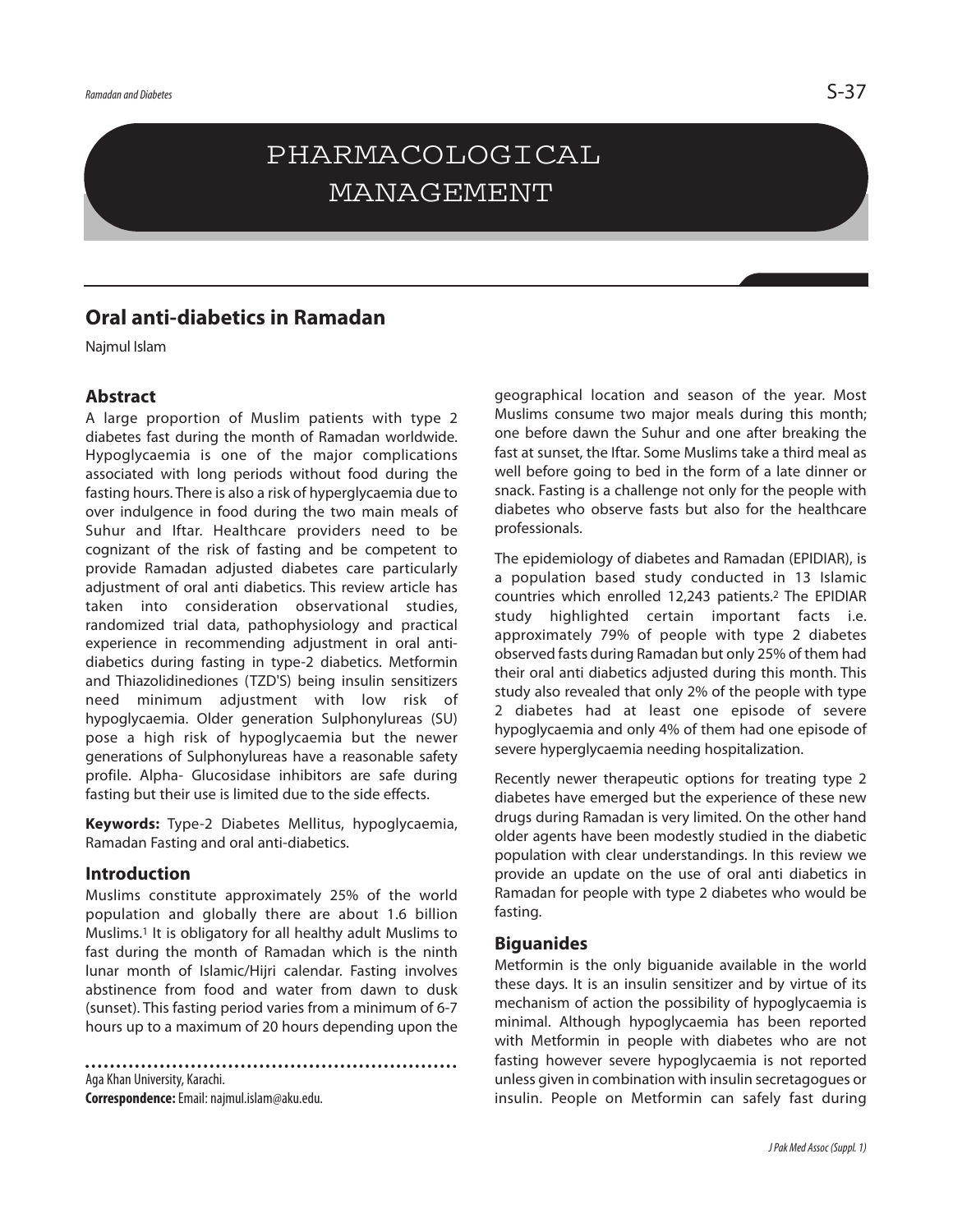| <b>Medications</b>           | <b>During Ramadan</b>                                                                                                                                                                       |
|------------------------------|---------------------------------------------------------------------------------------------------------------------------------------------------------------------------------------------|
| <b>Biguanides</b>            | 2/3rd of the daily dose at Iftar and 1/3rd at Suhur.                                                                                                                                        |
|                              | Sustained release metformin be taken at Iftar in the same dose.                                                                                                                             |
| <b>Thiozolidinediones</b>    | No change needed                                                                                                                                                                            |
| Alpha glucosidase inhibitors | No change needed                                                                                                                                                                            |
| Sulfonylureas once a day     | Dose should be given before the sunset meal. Adjust the dose based on the glycaemic control and the risk of hypoglycaemia                                                                   |
| Sulfonylureas twice a day    | Use the smaller evening dose at Suhur and the higher morning dose at Iftar. The Suhur dose may be further reduced if the pre Ramadan diabetes<br>control is good.                           |
| Meglitinides                 | To be taken at Suhur and Iftar and a 3rd dose in patients who also take late night dinner. Suhur dose may need be reduced slightly based on<br>glycaemic control and risk of hypoglycaemia. |

**Recommended changes in treatment regimens in patients with type 2 diabetes who fast during Ramadan**

Ramadan but it is advisable that one-third of the total dose be taken at Suhur and two-third at Iftar to decrease any chance of hypoglycaemia without reducing the total dose of Metformin. 3 In case the individual is on a maximum dose of Metformin 1gm tid, then it should be 1 gm. at Suhur and 1 gm. at Iftar as it is not recommended to give more than 1 gm. of Metformin at one time. Slow release formulations of Metformin are a better choice in this group with diabetes who are fasting and it may be given once daily at Iftar time.<sup>3</sup>

## **Thiazolidinediones (TZD'S)**

Similar to Metformin TZD's a PPAR-γ agonist is unlikely to cause hypoglycaemia but can potentiate the hypoglycaemic effect of insulin secretagogues or insulin. Pioglitazone has been studied in randomized controlled trials in people with diabetes fasting during Ramadan and no increase of hypoglycaemic event was reported. <sup>4</sup> It is recommended that the dose of TZD's should be unchanged and preferably taken at Iftar. If TZD's are being considered as an addition orsubstitution to other oral anti diabetics, they should be started at least 3-4 weeks before the start of Ramadan as it takes many weeks for the action of TZD's to take effect.

## **Meglitinides**

This group of drug which includes Repaglinide and Nateglinide, have very short duration of action and thus are very useful in people with type 2 diabetes fasting during Ramadan. Nateglinide has the shortest duration of action and thus possibly has the lowest risk of hypoglycaemia among the secretagogues. A randomized multicenter trial found that Repaglinide was associated with lower risk of hypoglycaemia in comparison with Glibenclamide during Ramadan (0.03 hypoglycaemic events versus 0.05 hypoglycaemic events). <sup>5</sup> In another study using Repaglinide thrice daily along with insulin Glargine in low risk type 2 diabetics fasting during Ramadan reported no increase in hypoglycaemia or any change in glycaemic control or weight. It is recommended

that Meglitinides be used twice daily before the two main meals or thrice in some subjects taking late night meal during the month of Ramadan.

## **Sulphonylureas**

This group of drugs, a classical secretagogues, cause glucose independent stimulation of insulin release from β-cells. A few newer Sulphonylureas have some relatively glucose dependent insulin release. This group of drugs have been in use for several decades, but the risk of hypoglycaemia, weight gain and some concern about cardiovascular safety is well known. Despite this adverse effect it is an effective agent with long global experience. As they are economical with a low cost they are widely used in the developing world despite the introduction of newer and safer agents. Chlorpropamide, the longest acting Sulphonylurea, is not recommended for people with type 2 diabetes, fasting during Ramadan due to the risk of prolonged hypoglycaemia. Glibenclamide was shown to be safe in an earlier study by Belkhadir J et al<sup>6</sup> during Ramadan but subsequent studies have suggested that Glibenclamide may be associated with higher risk of hypoglycaemia in comparison with second and third generation Sulphonylureas like Gliclazide and Glimepiride. The GUIDE study, a double blind randomized trial, comparing once daily Gliclazide MR and Glimepiride in people with type 2 diabetes who were fasting, showed 50% lower risk of hypoglycaemia with Glicalazide MR in comparison with Glimepiride.<sup>7</sup> Zargar et al<sup>8</sup> in their study used Gliclazide MR as a monotherapy in 136 male diabetic subjects who fasted during Ramadan. His study showed no change in status of diabetes control, which remained well controlled, with no weight gain and few hypoglycaemic events. A prospective observational study from six countries showed that once daily evening dose of Glimepiride taken at Iftar did not alter hypoglycaemic rates or glycaemic control.<sup>9</sup> It is recommended that Chlorpropamide should be avoided altogether in persons with type 2 diabetes who are fasting but Glibenclamide